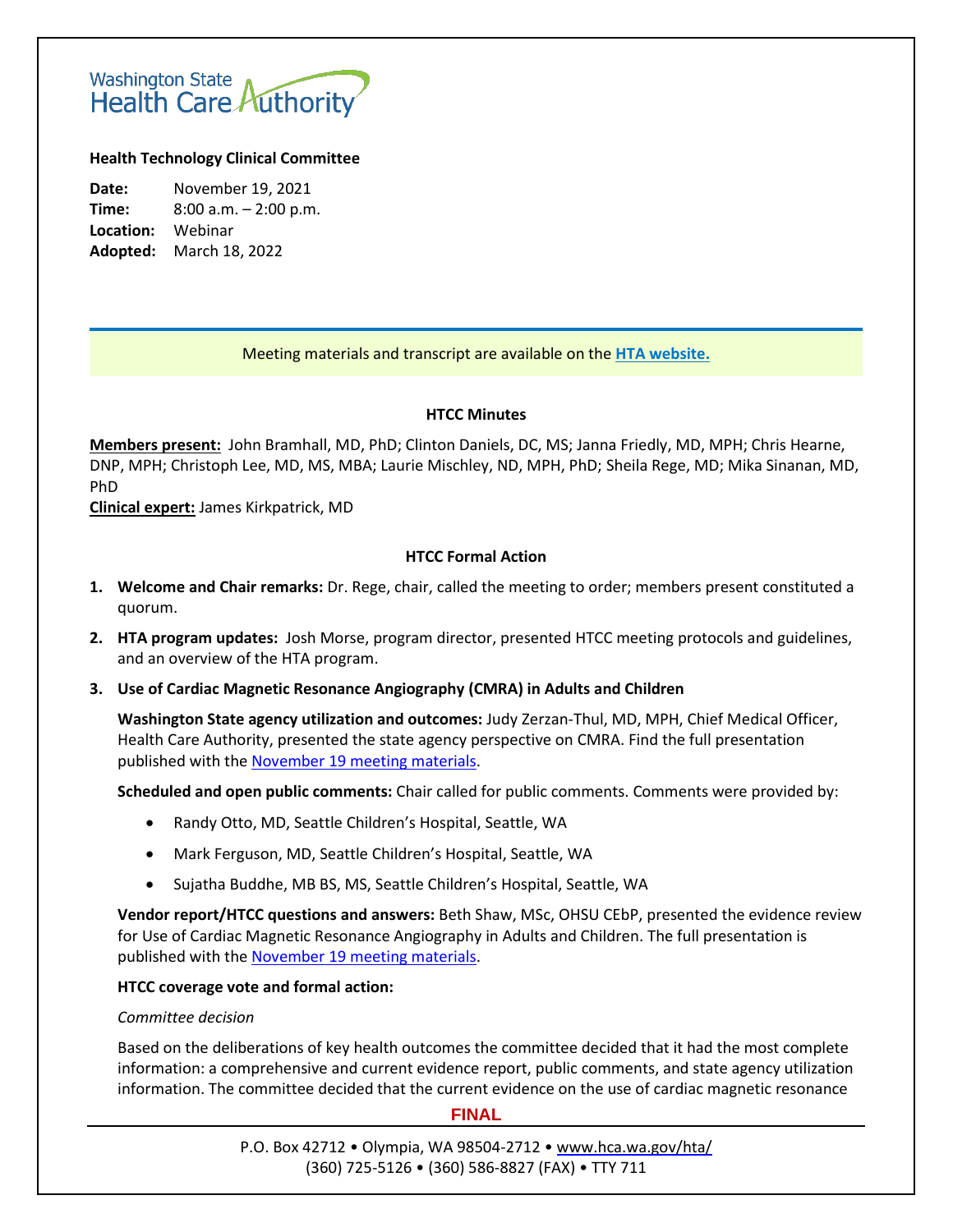angiography (CMRA) in adults and children was sufficient to make a determination. The committee discussed and voted on the evidence for the use of CMRA in adults and children with known or suspected coronary vessel anomalies or congenital heart disease. Separately, the committee discussed and voted on the evidence for use of the technology in adults with known or suspected coronary artery disease. The committee considered the evidence, public comment and expert input, and gave greatest weight to the evidence it determined, based on objective factors, to be the most valid and reliable.

Based on these findings, the committee voted to **cover** CMRA for adults or children with known or suspected coronary vessel anomalies or congenital heart disease. They voted to **cover with conditions** CMRA for stable symptomatic adults (18 years old and older) with known or suspected coronary artery disease.

|                                                                                                | Not covered | <b>Covered under</b><br>certain conditions | Covered<br>unconditionally |
|------------------------------------------------------------------------------------------------|-------------|--------------------------------------------|----------------------------|
| CMRA use for known or<br>suspected coronary vessel<br>anomalies or congenital heart<br>disease | 0           | 0                                          | 8                          |
| CMRA use for stable<br>symptomatic adults with<br>known or suspected CAD                       |             |                                            | 0                          |

#### *Discussion*

The committee reviewed and discussed the available studies for use of CMRA in adults and children. Details of study design, inclusion criteria, outcomes, and other factors affecting study quality were discussed. A majority of committee members found the evidence sufficient to determine use of CMRA for being safer, more effective, or more cost-effective than comparators.

#### *Committee's draft determination*

CMRA is **covered** for adults or children with known or suspected coronary vessel anomalies or congenital heart disease.

CMRA should not be a first line diagnostic tool in patients with stable symptoms consistent with coronary artery disease (CAD). CMRA is **covered with conditions** for stable symptomatic adults with known or suspected CAD with the following:

- In consultation with a cardiologist, and
- The patient is unable to tolerate or safely participate in other noninvasive anatomic or functional testing.

#### *Non-covered indicators*

CMRA is not a covered service in CABG patients without CAD symptoms, or in those requiring cardiac lead placement unless cardiac vascular anomalies are suspected. *Action* 

The committee checked for availability of a Centers for Medicare and Medicaid Services (CMS) national coverage decision (NCD). There is no Medicare NCD for CMRA in adults and children at this time.

#### **FINAL**